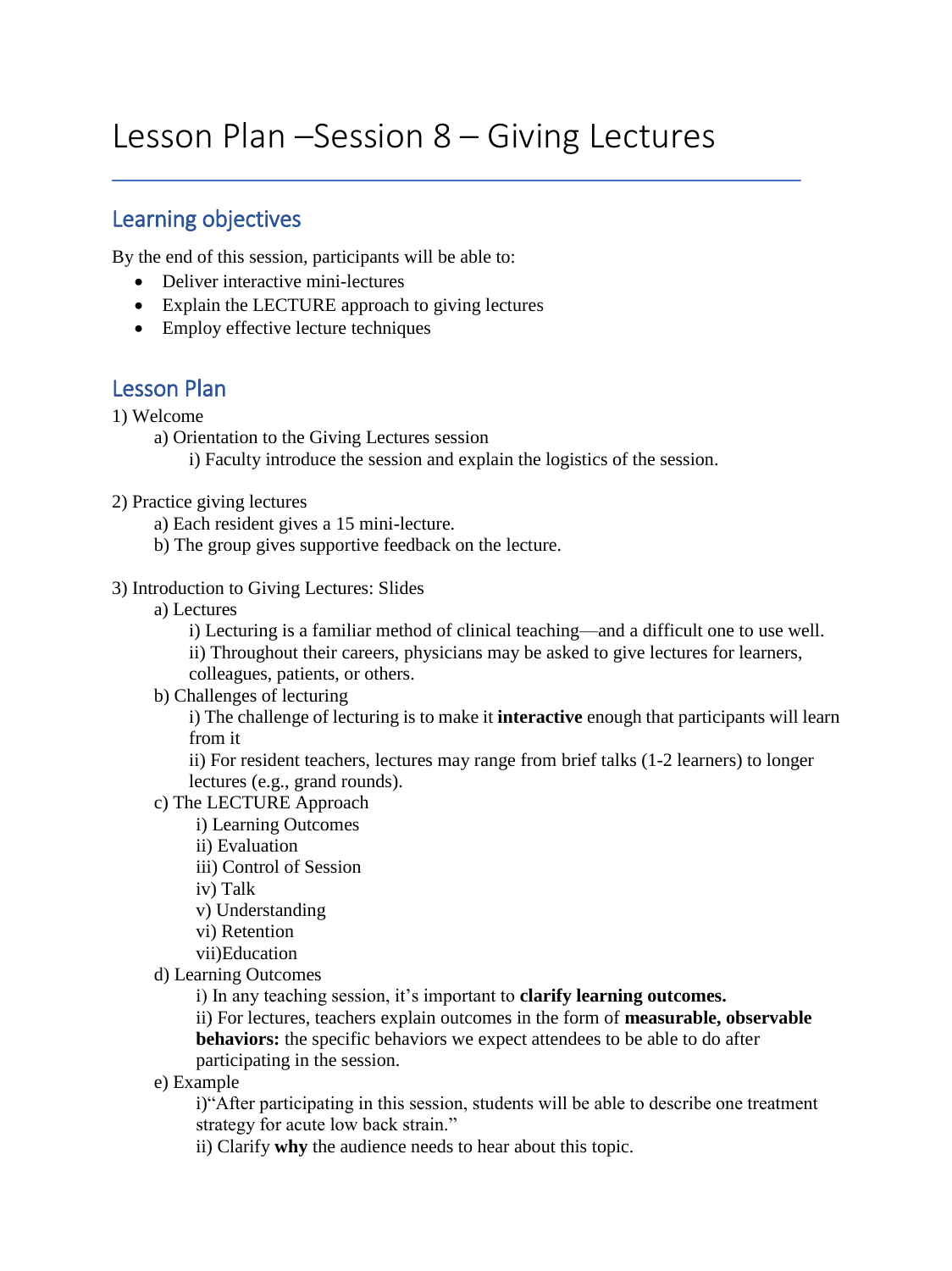f) Evaluation.

i) **Teach through questioning:** early in the session, evaluate attendees' prior experience and knowledge.

- ii) What are the attendees' own learning goals for this session?
- iii) Give permission to reveal limitations and learning needs.
- g) Control of session
	- i) As the teacher and leader, you control the teaching session.
	- ii) How can you best organize it to achieve your learning objectives?
	- iii) Before the talk, spend some time organizing your materials.
	- iv) Well-designed audiovisual materials can enhance learning:
	- (v) Projected images
	- (vi) Handouts
- 4) Writing on board
	- a) Pace your talk: you don't need to "cover" all material.
	- b) Talk Certain techniques will **enhance your presentation**:
		- (i) Make your talk personal.
		- (ii) Include references to your own experiences.
		- (iii) Share relevant stories from your past.
	- c) Conversational
		- (i) Use a conversational speaking style.
		- (ii) Talk *with* your audience, not *at* your audience.
		- (iii) Speak as if you were in an important discussion with a room full of friends.
	- d) Natural
		- (i) Move and gesture naturally
		- (ii) Try to maintain an open and friendly body position
- 5) Don't apologize!

i) Never apologize for your presentation or any mistakes you may make during your presentation.

ii) If you have given your best effort, you have nothing to apologize for.

iii) If you apologize for things like nervousness, the apology only serves to emphasize your nerves and puts your audience on notice.

iv) Apologizing for things like being under-prepared is actually an insult to your audience. If you didn't respect them enough to properly prepare, don't say that to their face!

a) Eye Contact

i) Look at your audience, not your slides or the board

ii) Turning your back on someone you are speaking with is rude.

iii) Not only is turning away from your audience rude, but it gives the appearance that you don't know your topic well enough to speak on it without constantly referring to your notes.

iv) Try to be inclusive with your eye contact. Don't stare at one or two people the entire time, but scan the audience and focus on a few different people each time.

b) Understanding

i) Help attendees **understand** the topic by asking them to analyze and synthesize the material.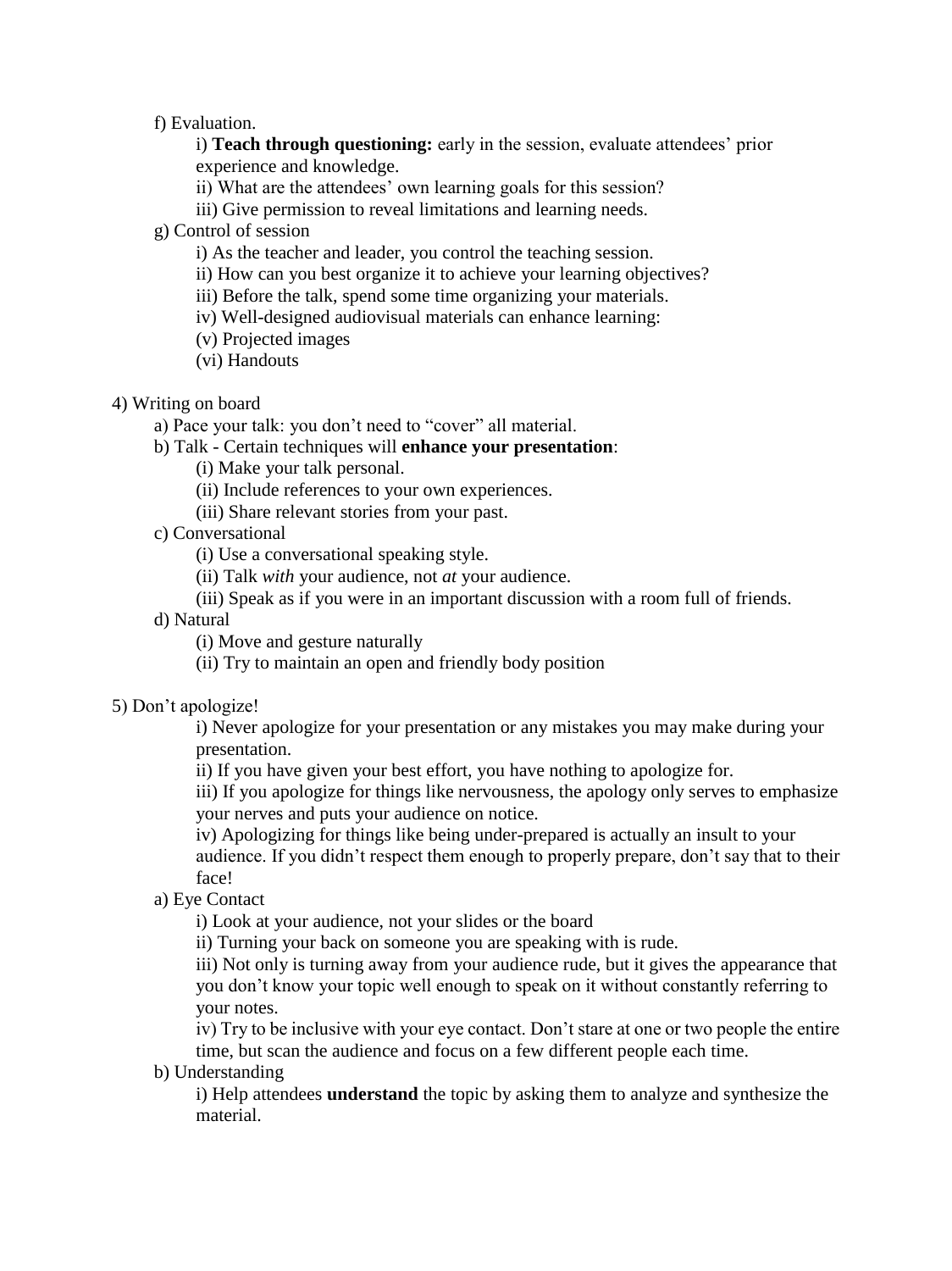c) Retention

i) Help attendees **retain** what they've learned by encouraging review of facts and concepts. ii) Stopping periodically to ask review questions not only aids retention, but it serves to keep your listeners better engaged with your talk.

d) Education

i) Mention—at least briefly—learning resources that attendees can use after the session:

- Articles
- Online resources
- Texts

ii) Encourage self-directed learning: what would attendees like to do to enhance their own learning?

e) Tips

i) Here are a few additional tips on giving effective lectures.

f) Actively engage

i) Find ways to make your audience part of your presentation.

ii) Use games, questions, polls, or something as simple as asking them to raise their hands.

iii) Not only will this connect you to your audience more effectively, it will help reduce any speaker anxiety you might be experiencing.

g) Visualize

i) Using visual aids allows for multi-modal learning and increases listening. Assuming, of course, the visual aids are done well. Incorporating dynamic images encourages metaphorical thinking and aids student learning.

ii) Using humorous slides to make your point also engages the listeners emotions, which aids retention of the material.

iii) Staring at a lot of words or numbers on the screen is overwhelming for even the most sophisticated audience, even if that data reinforces key points of your presentation. Put any complicated data into easily-understandable visualizations. There are a number of excellent resources for creating infographics and other forms of data

visualization.

h) Move

i) Standing in the same spot communicates a lack of confidence and an unwillingness to

connect with you audience.

ii) Move into the audience space as much as possible.

iii) Don't lock yourself in place by standing directly next to your computer or behind a podium during your presentation. Use a clicker or wireless mouse to advance your slides to free yourself from your computer.

iv) If you are using a mic, try using a body mic that allows you to move about the space. i) Smile

i) A simple, yet potent way to make a human connection with others is to smile. When we are nervous we sometimes forget this powerful tool of audience engagement.